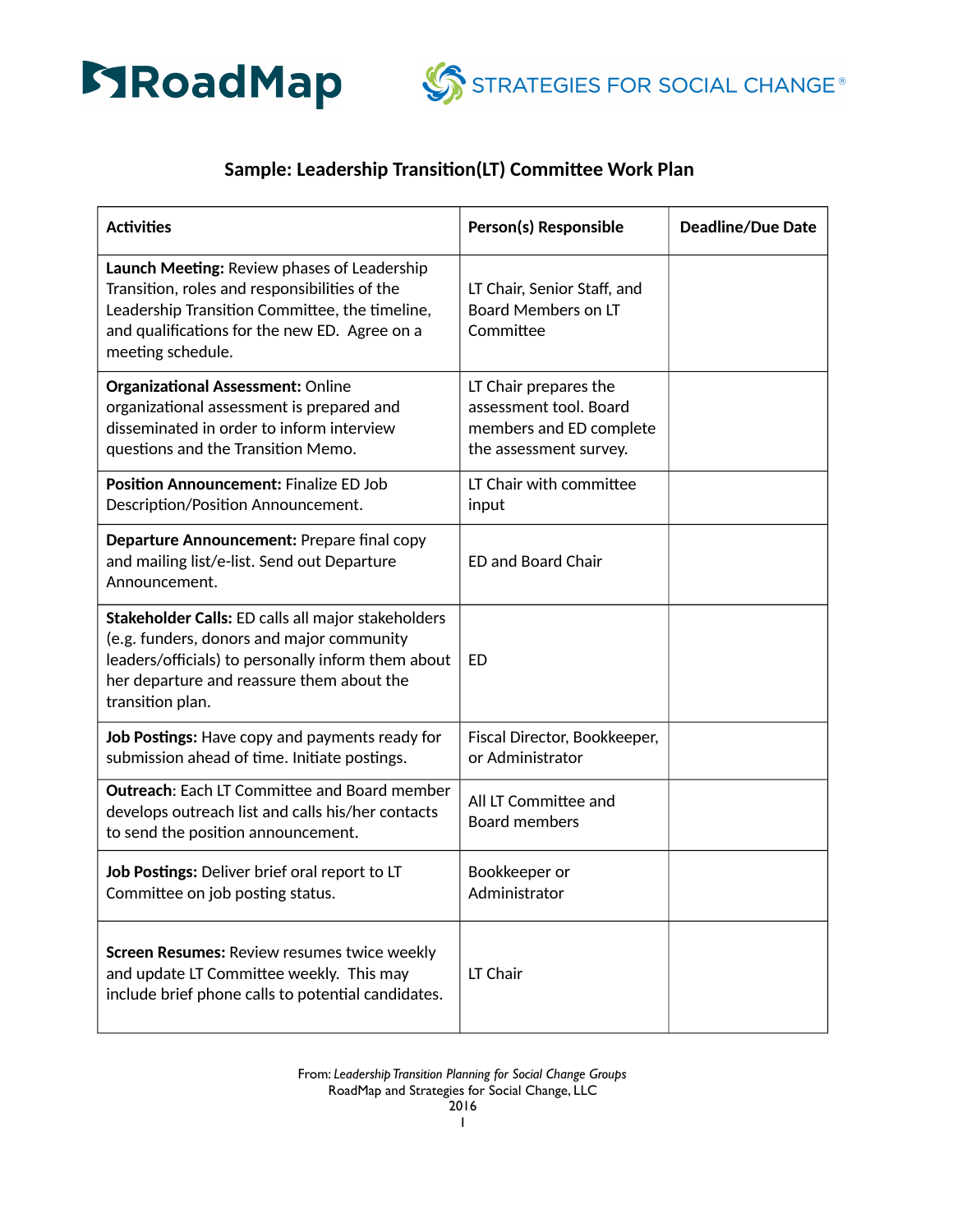



STRATEGIES FOR SOCIAL CHANGE<sup>®</sup>

| <b>Activities</b>                                                                                                                                                                                                                                  | Person(s) Responsible                                                               | <b>Deadline/Due Date</b> |
|----------------------------------------------------------------------------------------------------------------------------------------------------------------------------------------------------------------------------------------------------|-------------------------------------------------------------------------------------|--------------------------|
| Three Interview Dates Selected: (i.e., 60 minute<br>interviews plus 15 minute debrief, 3 candidates<br>per evening - at least one date should be a Friday<br>to accommodate out of town candidates)                                                | LT Committee                                                                        |                          |
| Salary Research: Review past compensation<br>research and conduct additional research as<br>needed.                                                                                                                                                | LT Chair conducts new<br>research, and ED provides<br>past research                 |                          |
| Interviews: First round interview questions are<br>developed and approved by LT Committee.                                                                                                                                                         | LT Chair prepares draft and<br><b>Transition Committee</b><br>finalizes questions   |                          |
| <b>Candidate Rating Criteria: Scoring sheet</b><br>developed and disseminated to LT Committee for<br>final approval.                                                                                                                               | LT Chair prepares draft and<br>LT Committee finalizes<br>questions                  |                          |
| Salary Research: Review past compensation<br>research and conduct additional research as<br>needed.                                                                                                                                                | LT Chair conducts new<br>research, and ED provides<br>past research                 |                          |
| <b>Transition Memo:</b> Disseminate the first draft of a<br>memo outlining the current status of the<br>organization in all major areas (e.g. programs,<br>infrastructure, fundraising, etc.). The memo<br>includes recommendations for next year. | LT Chair provides guidance;<br>ED to complete first draft<br>of memo for discussion |                          |
| <b>Initial Interviews Conducted</b>                                                                                                                                                                                                                | LT Committee                                                                        |                          |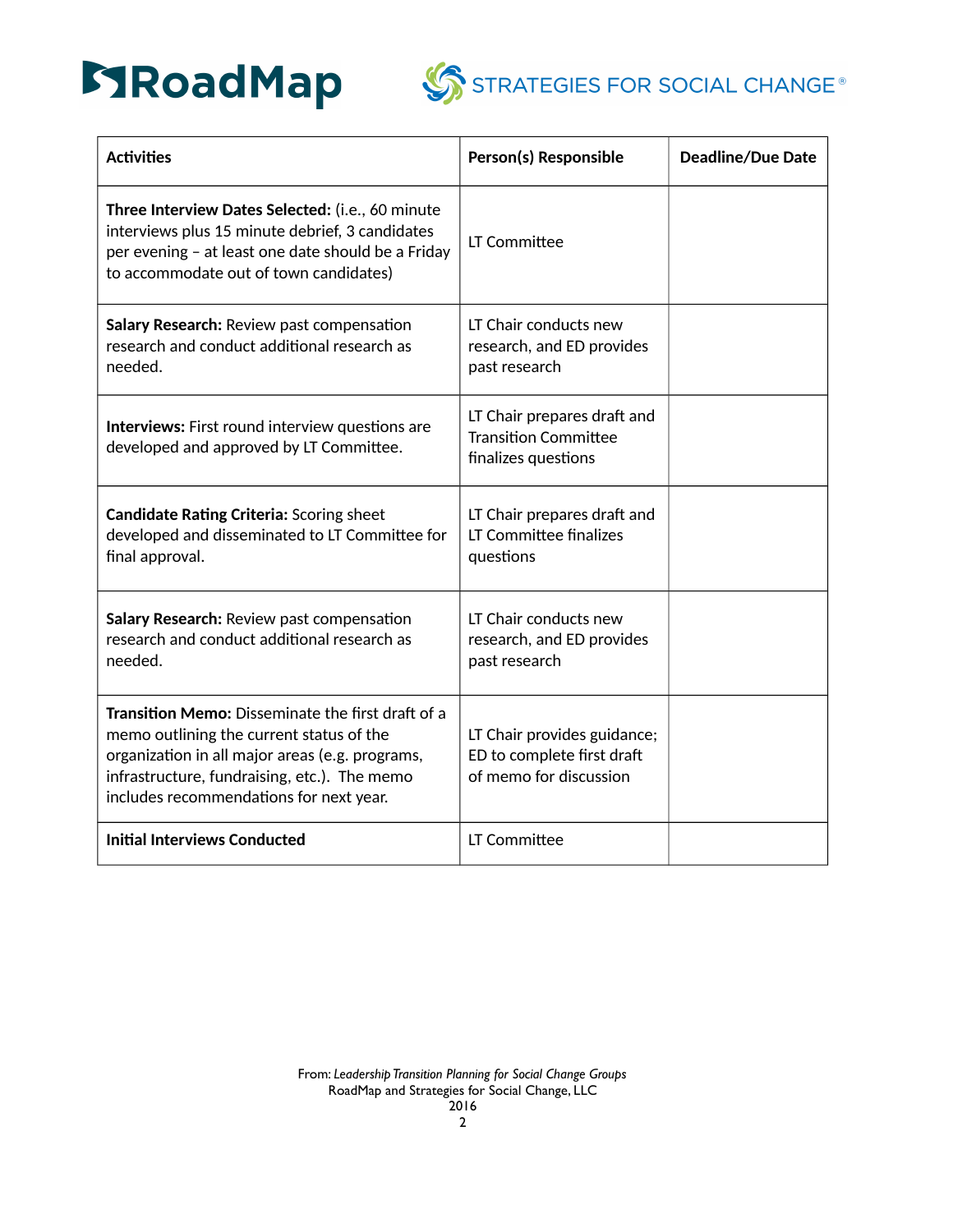



| <b>Activities</b>                                                                                                                                                                                                                                                                                                    | Person(s) Responsible                                                                                                      | <b>Deadline/Due Date</b> |
|----------------------------------------------------------------------------------------------------------------------------------------------------------------------------------------------------------------------------------------------------------------------------------------------------------------------|----------------------------------------------------------------------------------------------------------------------------|--------------------------|
| Determine 2-3 semi- finalists - OR - develop<br>an alternative strategy: LT Committee meets to<br>decide if there are viable finalists to<br>recommend to the board. If not, the LT<br>Committee deliberates on alternative strategies<br>(i.e., an interim director, more outreach, hiring<br>a search firm, etc.). | LT Committee provides<br>summary to the board<br>including strengths,<br>weaknesses and questions<br>on each semi-finalist |                          |
| Assuming viable semi-finalists, a second of<br>interviews are conducted: Recommendations<br>are summarized and submitted to the board for<br>deliberation.                                                                                                                                                           | LT Committee interviews<br>semi-finalists                                                                                  |                          |
| Board meets to interview finalists and ratify<br>recommendation, or determines an<br>alternative: A decision is made whether to<br>make an offer (including terms of employment<br>and parameters for negotiation) and if no<br>candidate is selected the Board decides on an<br>alternative strategy.               | Full Board of Directors,<br>Board Chair to negotiate<br>terms                                                              |                          |
| Terms of Employment Negotiated and hiring<br>letter is sent out confirming appointment,<br>terms and start date.                                                                                                                                                                                                     | <b>Board Chair and Board</b><br><b>Executive Committee</b>                                                                 |                          |
| On Boarding Process is Planned: This may<br>include ED orientation, welcome<br>reception/activities, as well as, a written<br>working agreement between the board and ED<br>on communication, consultation and decision<br>making parameters, etc.                                                                   | LT Committee                                                                                                               |                          |
| <b>Outgoing ED Transition Planning: A final</b><br>departure date is determined, a farewell<br>activity is planned, issues related to overlap<br>time between outgoing and incoming ED are<br>negotiated and/or future role, if any, of the<br>outgoing ED are settled, etc.                                         | <b>Board of Directors</b>                                                                                                  |                          |